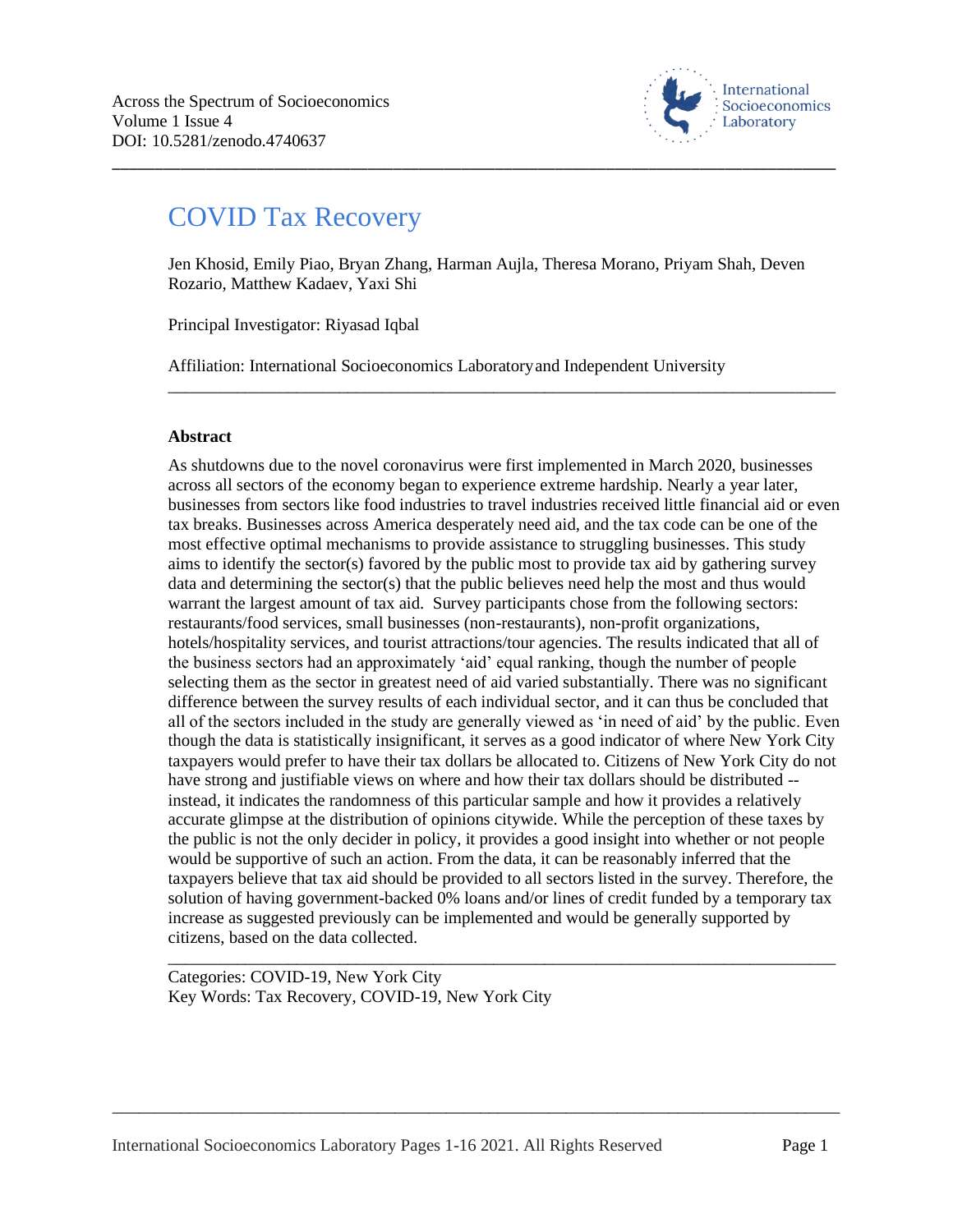

#### **Background**

Since its origin, COVID-19 has had a negative impact on businesses across New York City and has crippled many at the same time. Some of the largest and most heavily hit sectors were: small businesses, restaurants, hotels and hospitality services, tourism agencies and tourist attractions, and nonprofits. The purpose of this paper is to determine which sector or sectors are those that the public would be most likely to support giving tax aid to / seeing a portion of their tax dollars go to. Understanding Covid-19's impact on businesses and identifying the ones that need help the most is vital to effectively overcome the financial struggles that the pandemic has inflicted upon certain industries -- that understanding is the ultimate objective of this study. Having a general conception of how the public views these struggling sectors may give some valuable insight into how a solution could be structured.

\_\_\_\_\_\_\_\_\_\_\_\_\_\_\_\_\_\_\_\_\_\_\_\_\_\_\_\_\_\_\_\_\_\_\_\_\_\_\_\_\_\_\_\_\_\_\_\_\_\_\_\_\_\_\_\_\_\_\_\_\_\_\_\_\_\_\_\_\_\_\_\_\_\_\_\_\_\_\_\_\_\_\_\_\_

#### **Potential Sectors**

#### *Small Businesses:*

Lockdowns have forced small businesses to shutter for extended periods of time. Many NYC residents have also changed their shopping habits, like shopping online from stores such as Amazon or Walmart instead of going to shop at local businesses. Since March 1st of 2020, more than 2,800 businesses in New York City have shut down (Haag, 2020). Roughly one-third of the city's small businesses may be closed for good (PFNYC, 2020). Small businesses are essential for the success of the city's economy as they provide jobs for more than three million people (or about half of the workforce) and make up 98% of the city's employers (Haag, 2020). The government needs to do everything it can to keep New York's small businesses alive through job retention and support the communities that are built around them in this time of crisis. Tax aid is an excellent option to help these struggling small businesses stay afloat by taking some of the burdens off of the businesses and allowing them more time to recover from the tremendous losses they have faced in the past year. This money will help these businesses stay open, enabling them to stimulate the city's economy (Heady et. al, 2009).

## *Hotels and Hospitality Services:*

The Covid-19 pandemic severely crippled hospitality services throughout New York City. Covid-19 lockdowns and travel restrictions destroyed the hospitality industry as tourism declined dramatically, sending the number of customers into a nosedive. During the week of March 1-7, 2020, it was reported that the occupancy levels at NYC hotels were 72.1%; the average daily rate for a room was \$188.59, while the revenue per available room was \$136.05 (Miller, 2020). However, just three weeks later, after the travel restrictions were imposed; occupancy levels dropped nearly 80% to just 15.2% of rooms being occupied. The average daily rate also fell nearly 25% to \$146.37 and revenue per available room fell nearly 85% to \$22.34 (Miller, 2020). With tourism significantly falling after travel restrictions were placed (dropped nearly 66% to about 22.9 million people), the pandemic caused a major drought of hospitality service customers, and nearly 90% of workers in the hospitality industry have been laid off as a result (Sterling,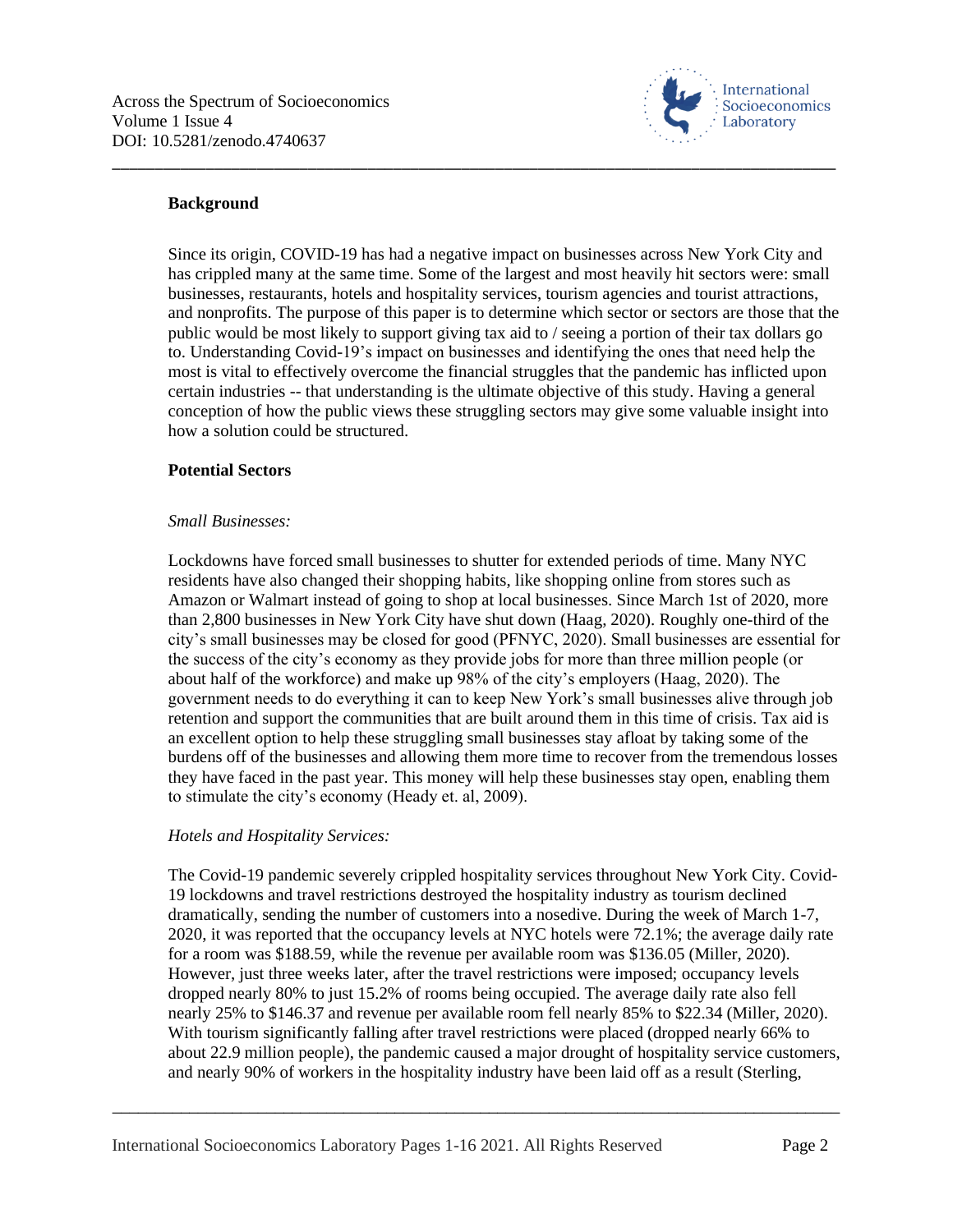

2021). With this massive drop in revenue, nearly 28% of hotels, or 200 out of the 700 currently in New York City have already closed, either temporarily or permanently (abc7ny, 2021). The hospitality industry has always been dependent on tourism and with the current pandemic many hotels are struggling to remain open and many workers in the hotel industry are struggling to keep their jobs. These places are continuing to struggle throughout the pandemic and these percentages continue to remain much below normal levels. Tax relief would be incredibly beneficial to the hospitality industry as it would allow hotels to remain open through this time of struggle. It would also enable these hotels to keep holding jobs, which would help to stimulate the economy. With occupancy levels sitting at a historic low for an extended period of time, tax relief would allow a significant part of New York City's economy to remain open and allow their workers to keep their jobs.

\_\_\_\_\_\_\_\_\_\_\_\_\_\_\_\_\_\_\_\_\_\_\_\_\_\_\_\_\_\_\_\_\_\_\_\_\_\_\_\_\_\_\_\_\_\_\_\_\_\_\_\_\_\_\_\_\_\_\_\_\_\_\_\_\_\_\_\_\_\_\_\_\_\_\_\_\_\_\_\_\_\_\_\_\_

# *Tour Agencies and Tourist Attractions:*

The COVID-19 pandemic has had a major impact on tourist attractions and travel agencies. The lockdown has reduced travel to a minimum and tourist presence has been very low over the course of the pandemic. Small businesses have been hit very hard by the lockdown but the businesses that depend on the constant influx of tourists (which has dropped dramatically) have a *long* road to recovery. The customer base for tourist-centric businesses has fallen substantially over the last year, and while small businesses may have experienced a similar issue, the magnitude of that plaguing the tourism industry is much greater (small businesses have lost fewer of their customers than those in the tourism industry). International tourism dropped by 80% in 2020 (Stacey, 2020), and international travel spending fell by 76% (compared to 34% for domestic travel) while business travel spending fell 70% (compared to 27% for leisure travel) (Barnes and Holmberg, 2021). Tour agency jobs have been down 50% in traveler accommodations, 45% in ground passenger transportation, 66% in clothing stores, and nearly 70% in the performing arts. Since tourism has dropped so much over the last year, these jobs are at risk and could put millions of people, who may not have a stable income, out of work. Travel agencies were expected to lose at least \$24 billion in foreign spending this year because of the rapidly spreading coronavirus and they lost 8.2 million visitors in one year, even more than the 7.7 million international travelers lost in 2001 and 2002, after the 9/11 terrorist attacks (Hirsch, 2020). The government has aided tour agencies in other cities like Miami where tourism is a significant part of the economy. They have used stimulus checks to aid tour agencies and attractions by helping them remain open. However, agencies and attractions do not have a stable source of income due to the decrease in travel and the tax aid would help greatly because the loss of income has never been so severe in the tourism sector. Stimulus packages and other previously used forms of aid are too small-scale and temporary to provide an effective solution to help keep this sector on its feet (given the perpetual loss of customers/income).

## *Restaurants and Food Services:*

The COVID-19 pandemic has caused many restaurants and food services to shut down, particularly in New York City. In fact, nearly a third of the 2,800 small businesses in New York City that have permanently closed in the last year were restaurants (Haag, 2020). This led many to have no income for months which was extremely detrimental to both the employees and the employers. Although takeout was always an option, many businesses couldn't afford to maintain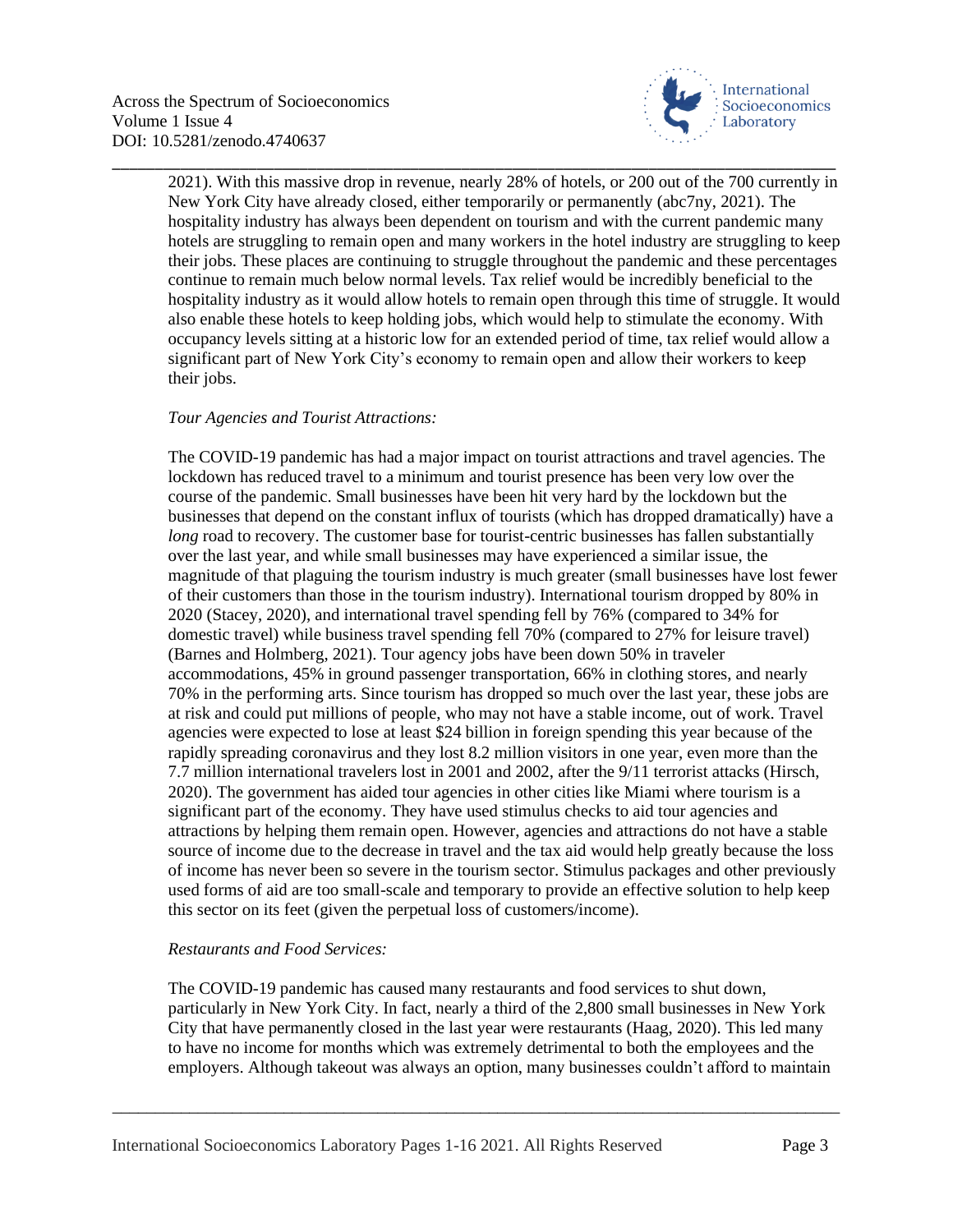

it a few weeks after the shutdown because of rent and other expenses. New York's food businesses had to close down in masses, causing unemployment to skyrocket, which led to more people struggling financially. As of mid-May 2020, open restaurants had reduced staffing for takeout and delivery only and the prospects for returning to full employment by June 30 were dim given the constraints imposed by capacity caps (Kaufman et al., 2020). The types of food services that were hurt the most were businesses that predominantly relied on customers dining in. Many insurance companies denied covering employers during the pandemic, with the claim that New York state considered restaurants an essential business (Haag, 2020). For the most part, smaller independent restaurants have been even more disenfranchised when compared to bigger foodservice companies. "The smallest of restaurants, those under \$2 million in revenue, are the ones that most need the help" (Kaufman et al., 2020). As summer came, outdoor dining was allowed with a limited capacity. For many restaurants, purchasing decorative tents, and booths for this new change caused them to go into a great amount of debt, since it was difficult to afford these new necessities. All of the costs that these restaurants have incurred over the last year would have their effects dramatically reduced with the provision of tax aid and loans to tide the businesses (and their employees) over until the lockdowns are lifted and people begin to dine out again (at non-reduced capacity).

\_\_\_\_\_\_\_\_\_\_\_\_\_\_\_\_\_\_\_\_\_\_\_\_\_\_\_\_\_\_\_\_\_\_\_\_\_\_\_\_\_\_\_\_\_\_\_\_\_\_\_\_\_\_\_\_\_\_\_\_\_\_\_\_\_\_\_\_\_\_\_\_\_\_\_\_\_\_\_\_\_\_\_\_\_

## *Nonprofits:*

Organizations have had to find new ways to provide their services during the hard times of COVID-19. Revenues shrank, but expenses did not go away. Things have become more difficult and increasingly expensive while COVID-19 remains undefeated. Minimizing the risk of infection required taking steps that translated into less money coming in and more going out. The top three concerns for generating organizational revenue for nonprofits currently are fundraising events being canceled (64.10%), the loss of funders or corporate partners (45.15%), and difficulties meeting funder requirements (38.46%) (NLC, 2020). The cancellation and postponement of various events have also posed a serious issue -- the majority of income generation for nonprofits has disappeared as well as volunteers (as a result of social distancing) (Larson, 2020). Large non-profit organizations were able to navigate through the pandemic without much trouble as smaller nonprofits did. Nonprofits like Feeding America were able to help local food banks across the nation by using its COVID-19 response fund. Another example would be Oxfam America, which also worked hard to ensure people were able to sustain themselves and provided people with food, water, and helped unemployed people to find jobs. (JWU COE, 2020). However, smaller nonprofit organizations urgently need relief and recovery funding in order to keep their operation alive, but they have faced numerous difficulties in requesting economic aid. Nonprofit organizations have been having a hard time obtaining or receiving money from lenders since lenders tend to lend money to more longstanding organizations, and COVID has made it even worse for these smaller organizations since the economy has been struggling and previous donors have lost income. (McCambridge, 2020) Even if their applications get approved, they still have no idea about which stage of the process their applications were in or if they were even in the system (McCambridge, 2020). A lot of relief and recovery fundings that are available have not focused on supporting nonprofits either, as they are focusing on the plight of small businesses (Delaney, 2020). Economic support for nonprofit organizations is vital because it can help nonprofit organizations to serve people that need help and achieve their goals. Tax can be used as economic support and alleviate some of the negative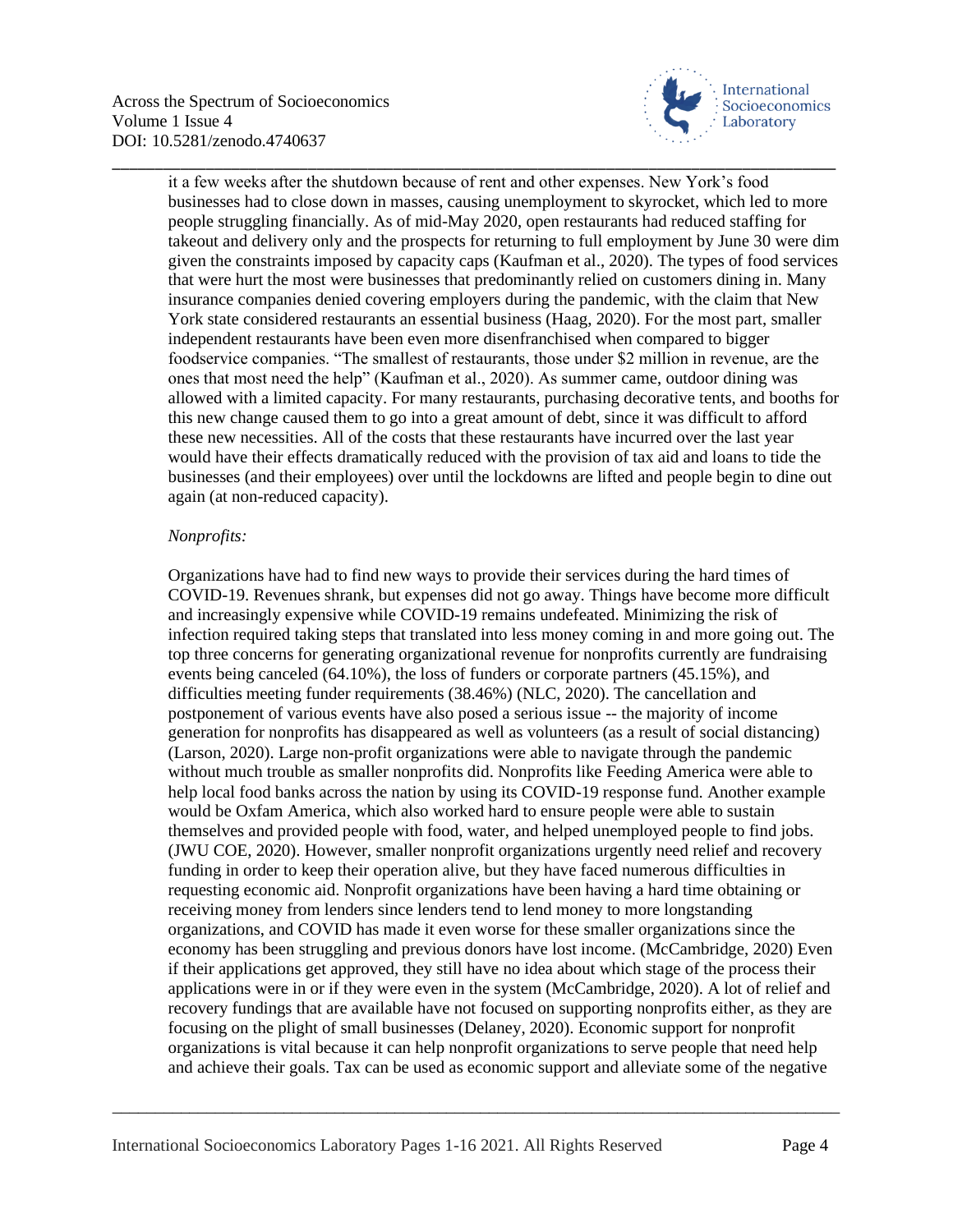

consequences caused by COVID-19. Since non-profit organizations do not pay taxes, the government cannot give them money directly, but non-profit organizations can get help through the use of mechanisms like payroll credits.

\_\_\_\_\_\_\_\_\_\_\_\_\_\_\_\_\_\_\_\_\_\_\_\_\_\_\_\_\_\_\_\_\_\_\_\_\_\_\_\_\_\_\_\_\_\_\_\_\_\_\_\_\_\_\_\_\_\_\_\_\_\_\_\_\_\_\_\_\_\_\_\_\_\_\_\_\_\_\_\_\_\_\_\_\_

## *Avenues of Aid:*

When it comes to monetary aid, there are two primary, rather straightforward mechanisms: government-backed 0% loans and lines of credit. In order to gather the funds needed for these loans and lines of credit, we would recommend the city introduce a small temporary increase in taxes for as long as pandemic restrictions are in place (e.g., the year 2021), on those making over a certain amount per year. This increase in taxes must be small in order to minimize the likelihood of the highest earners leaving the city for another that would not have that increase in taxes, a phenomenon known as capital flight (Chen, 2021). A potential value could be a version of the Biden Administration's American Rescue Plan, where those making a salary over \$400,000 per year would get a temporary increase in their personal income tax (e.g., 0.25%) (Watson et al. 2021). This tax would pool enough money to back these loans and/or lines of credit that would be used to help struggling businesses in the sector(s) described above. In order to pay back these loans, businesses would do so through tax credits -- the type of credit depends on their classification in the tax code. If they are a C corporation (a corporation that is taxed separately from its owners/shareholders), they would receive corporate tax credits and use the money that they would have paid in those taxes to pay back the loan. If they are an S corporation or a sole proprietor (like most small businesses) (a corporation that is not subject to income tax, where the owners/shareholders are taxed instead), they would receive personal income tax credits, and use the money they would have used to pay those taxes to pay back the loan. In other cases, such as that of nonprofits, where there is no taxable income, owners would get payroll credits (which apply quarterly rather than annually) and use those to pay back the loans. All of these credits would be refundable in order for them to carry over if they are not used in their entirety (rather than matching expenses dollar for dollar) and help businesses even if they are not currently making a profit.

## **Materials and Methods**

In order to effectively determine how the city ought to distribute the limited amount of funds that they have, we must gauge public opinion. The data needed to draw the necessary conclusions for this study would be gathered through the use of a survey that would ask the general public to choose the sector(s) that they believed were the ones that needed aid the most or would benefit the most from getting monetary help during the pandemic. This would provide a quantitative and objective measure of which industries and sectors of the economy the public sees as 'needing help' the most and allows us to act accordingly. Using the data gathered by our survey, we will be able to determine which economic sector requires the most tax aid. By spreading it out, we will be able to determine the general public opinion on the sector that has so far suffered the most losses relative to their economic importance. With this information in hand, we will be able to formulate the best plan for revitalizing a large portion of New York City's economy. Along with that, we can discern which areas would end up having the most effective aid relative to possible costs. We also considered the possibility of location impacting the choice of the economic sector they believed needed the most tax aid; thus, we also asked for their borough in the survey.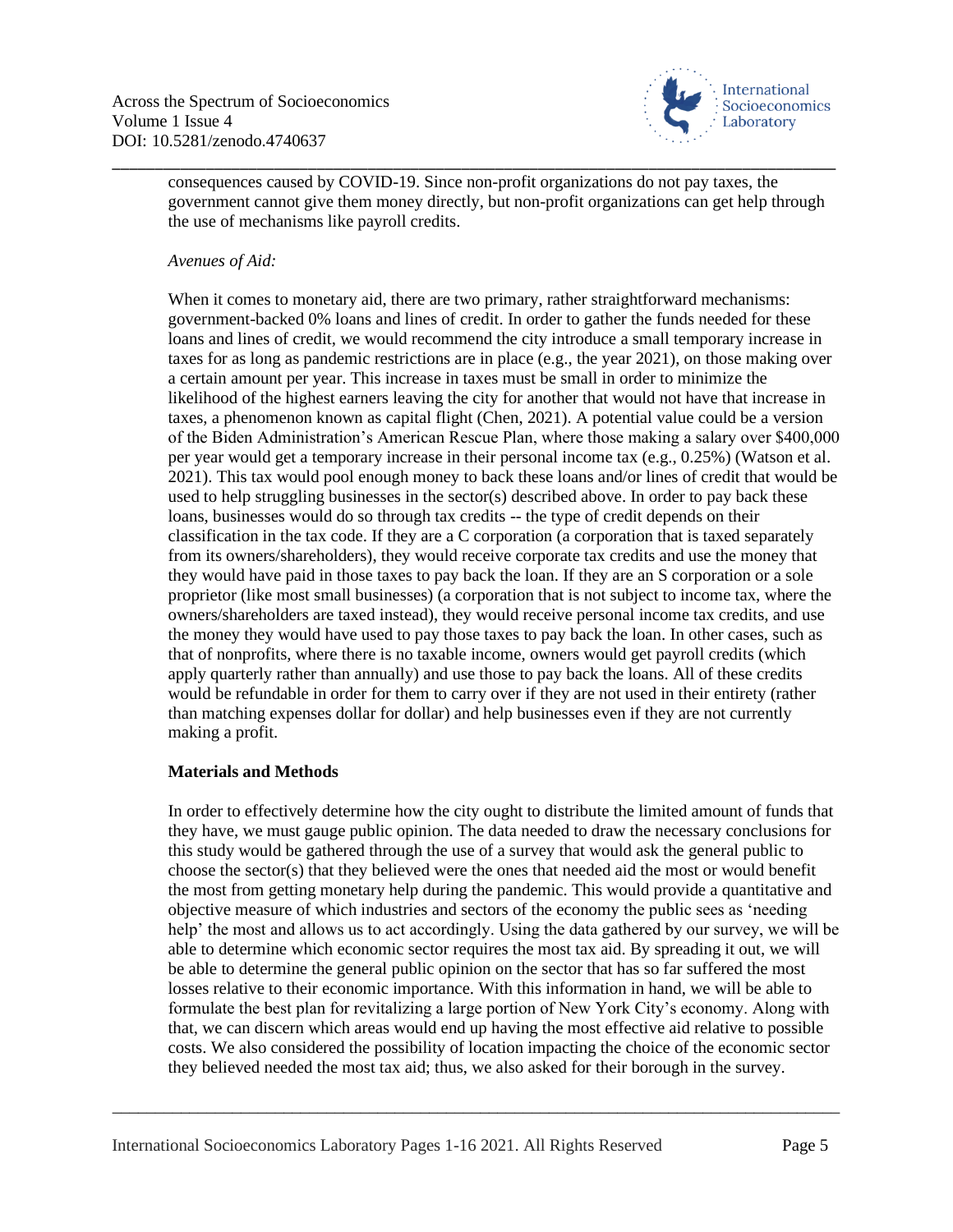

Utilizing this information, we will be able to draw conclusions on which area requires the most aid, and the most optimal type of aid (i.e. tax credits) to give them. Public opinion would not be the only thing that would be considered when developing a comprehensive solution to these issues (or iteration of a government/tax budget), but it provides insight into where the general public would be comfortable seeing a small portion of their money go to. The survey was distributed online, given the nature of the pandemic, and the demographic was adults that resided (and thus would be paying taxes) in New York City. This unique situation may not provide an *entirely* accurate representation of the preferences of the entire adult population of NYC, as only those with an internet connection were able to participate in the survey.

\_\_\_\_\_\_\_\_\_\_\_\_\_\_\_\_\_\_\_\_\_\_\_\_\_\_\_\_\_\_\_\_\_\_\_\_\_\_\_\_\_\_\_\_\_\_\_\_\_\_\_\_\_\_\_\_\_\_\_\_\_\_\_\_\_\_\_\_\_\_\_\_\_\_\_\_\_\_\_\_\_\_\_\_\_

## **Results**

The survey that was used to collect data for this study consisted of two parts. In the first, participants were directed to choose the business sector that they believed needed aid the most, and then rank (on a scale of one to five) how much aid they believed the sector needed, one being only a little bit of aid and five being as much aid as possible. They were then directed to do the same ranking with the sector that they believed needed aid the most after their first choice (second most). This data was then used to determine what the most common choice of sector was, as well as which sector(s) were deemed "in greatest need of aid".

In order to analyze this data, ANOVA and post hoc tests were conducted. The main outcome measure we examined is the amount of financial aid people thought a certain business sector need (on the aforementioned 1-5 scale). This value is determined from the average rank that participants gave each business sector in the survey conducted for this experiment. Each business sector was indexed in order to run the ANOVA tests. Restaurant/Food Services is represented by 1, Small Businesses (non-restaurants) by 2, Non-profit Organizations by 3, Hotels/Hospitality Services by 4, and Tourist Attractions/Tour Agencies by 5.

Each business sector was then ranked on an "aid" scale of 1 to 5, where a rank of 1 meant that the sector only needed a little bit of aid, and 5 meant that it needed as much aid as it could possibly get. For the frequency test, we looked at which sectors were chosen to be the "sector that needs financial aid" most frequently across the board. For the "needing-help" rank, we looked at the average rank calculated for each sector. In both iterations (most and second-most), the ANOVA test's independent variable was the chosen business sector, and the dependent variable was the rank given to the sector by each participant.

\_\_\_\_\_\_\_\_\_\_\_\_\_\_\_\_\_\_\_\_\_\_\_\_\_\_\_\_\_\_\_\_\_\_\_\_\_\_\_\_\_\_\_\_\_\_\_\_\_\_\_\_\_\_\_\_\_\_\_\_\_\_\_\_\_\_\_\_\_\_\_\_\_\_\_\_\_\_\_\_\_\_\_\_\_

# **First Choice Analysis**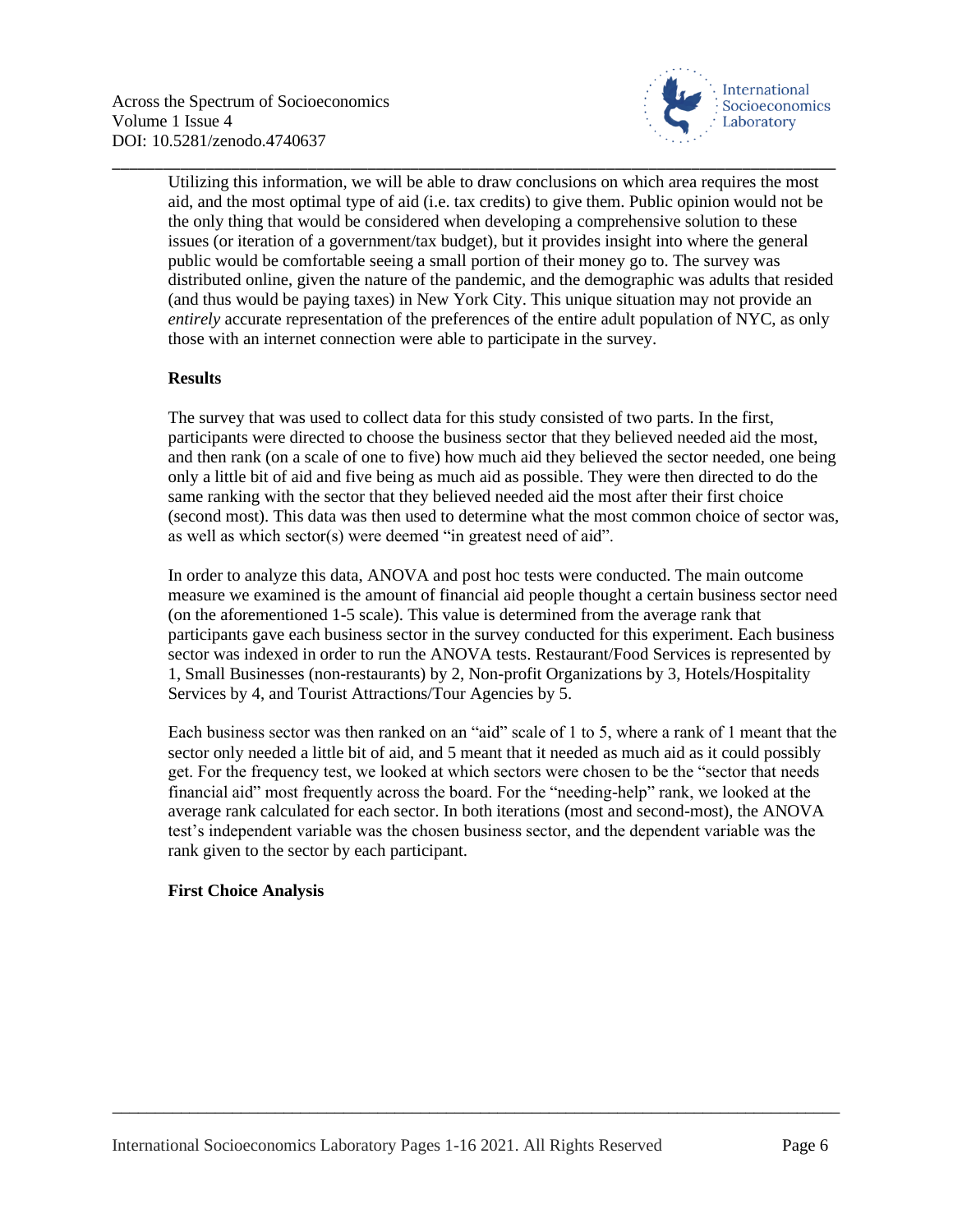

| ANOVA – V1st choice rank<br>Cases     | Sum of Squares | df | Mean Square |       | р     |
|---------------------------------------|----------------|----|-------------|-------|-------|
| <b>Business Sector Choice (First)</b> | 2.554          | 4  | 0.638       | 1.407 | 0.240 |
| Residuals                             | 32.667         | 72 | 0.454       |       |       |

Note. Type III Sum of Squares

#### *Table 1*

Descriptives - V1st choice rank

| <b>Business Sector Choice (First)</b> | Mean  | SD    | N  |
|---------------------------------------|-------|-------|----|
|                                       | 4.526 | 0.513 | 19 |
|                                       | 4.323 | 0.832 | 31 |
|                                       | 4.727 | 0.467 | 11 |
|                                       | 4.769 | 0.599 | 13 |
|                                       | 4.667 | 0.577 | З  |

## *Table 2*

According to the descriptives of the first choice rank (Table 2), the average rank (simply, how badly the sector needs aid) given to the various sectors is as follows: Restaurant/Food Services with 4.526, Small Businesses (non-restaurants) with 4.323, Non-profit Organizations' with 4.727, Hotels/Hospitality Services' with 4.769, and Tourist Attractions/Tour Agencies' with 4.667. The mean square value (0.638) seen in Table 1 is a significance test, the results of which indicate that the data collected was largely pseudo-random. Additionally, because the F-test value is greater than the P-value of our data, we cannot reject the null hypothesis, which is that all of the business sectors would have an approximately equal number of people selecting them as the sectors in greatest need of aid.

From the descriptives in Table 2, we see that the choice with the highest mean, or average, rank was Hotels/Hospitality Services with an average rank of 4.769, with Non-profit organizations coming in at a close second with a mean rank of 4.727. Third was Tourist Attractions/ Tour Agencies at an average rank of 4.667, with fourth being Restaurant/Food Services with an average rank of 4.526 and Small Businesses (non-restaurants) coming in last with a mean rank of 4.323. Most people tended to agree with others that made the same choice, as the average distance between the rank that each person gave a sector and the sector's average rank were less than one point away for every sector. The N column simply indicates the number of people that chose this option when deciding which sector needed aid the most. It ought to be noted that while the average rank for certain categories (namely small businesses) is not as high as the ranks of some of the other sectors, a larger number of people chose these sectors as the ones in greatest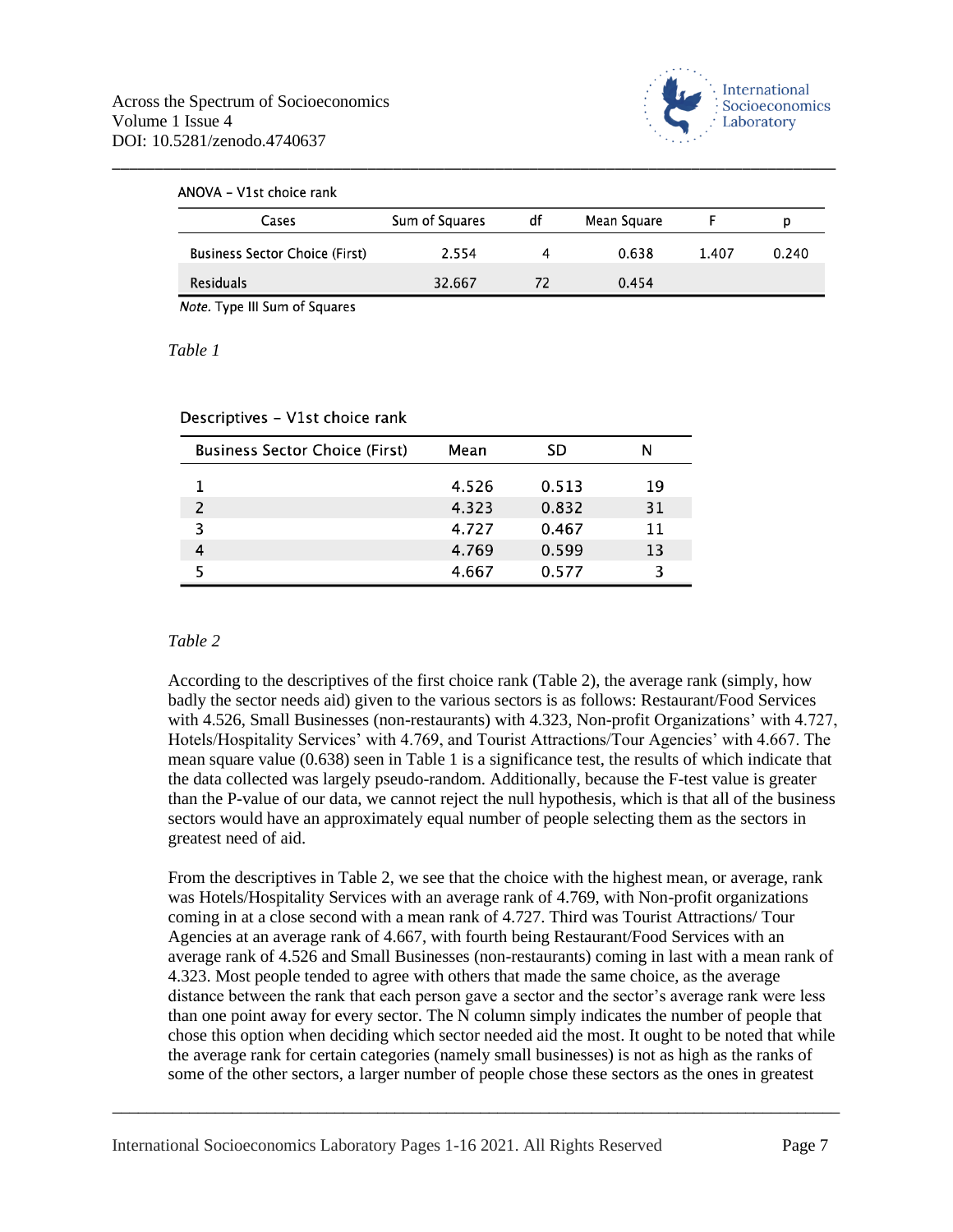

need of aid (while small businesses has the lowest average rank, it had the greatest number of selectors).

\_\_\_\_\_\_\_\_\_\_\_\_\_\_\_\_\_\_\_\_\_\_\_\_\_\_\_\_\_\_\_\_\_\_\_\_\_\_\_\_\_\_\_\_\_\_\_\_\_\_\_\_\_\_\_\_\_\_\_\_\_\_\_\_\_\_\_\_\_\_\_\_\_\_\_\_\_\_\_\_\_\_\_\_\_

From this table, it can also be observed that Small Businesses (non-restaurants) was the most commonly picked sector, with roughly 40% of people deeming it as the sector in greatest need of aid. Restaurant/Food Services was second, with around 25% of participants. Third was Hotels/Hospitality Services, with around 17% of people, fourth was Non-profit Organizations, with about 14%, and last was Tourist Attractions/Tour Agencies, with a mere 4% of people. However, it ought to be noted that while Hotels/Hospitality Services and Non-profit Organizations had the highest average rank, they were not the most commonly picked choices, rather, they were the third and fourth most common choice, respectively. Also, while Tourist Attractions/Tour Agencies had the third highest average rank, only 4% of participants chose this option, or about three people.



#### *Figure 1*

Figure 1 provides a visual representation of the average rank given to each business sector.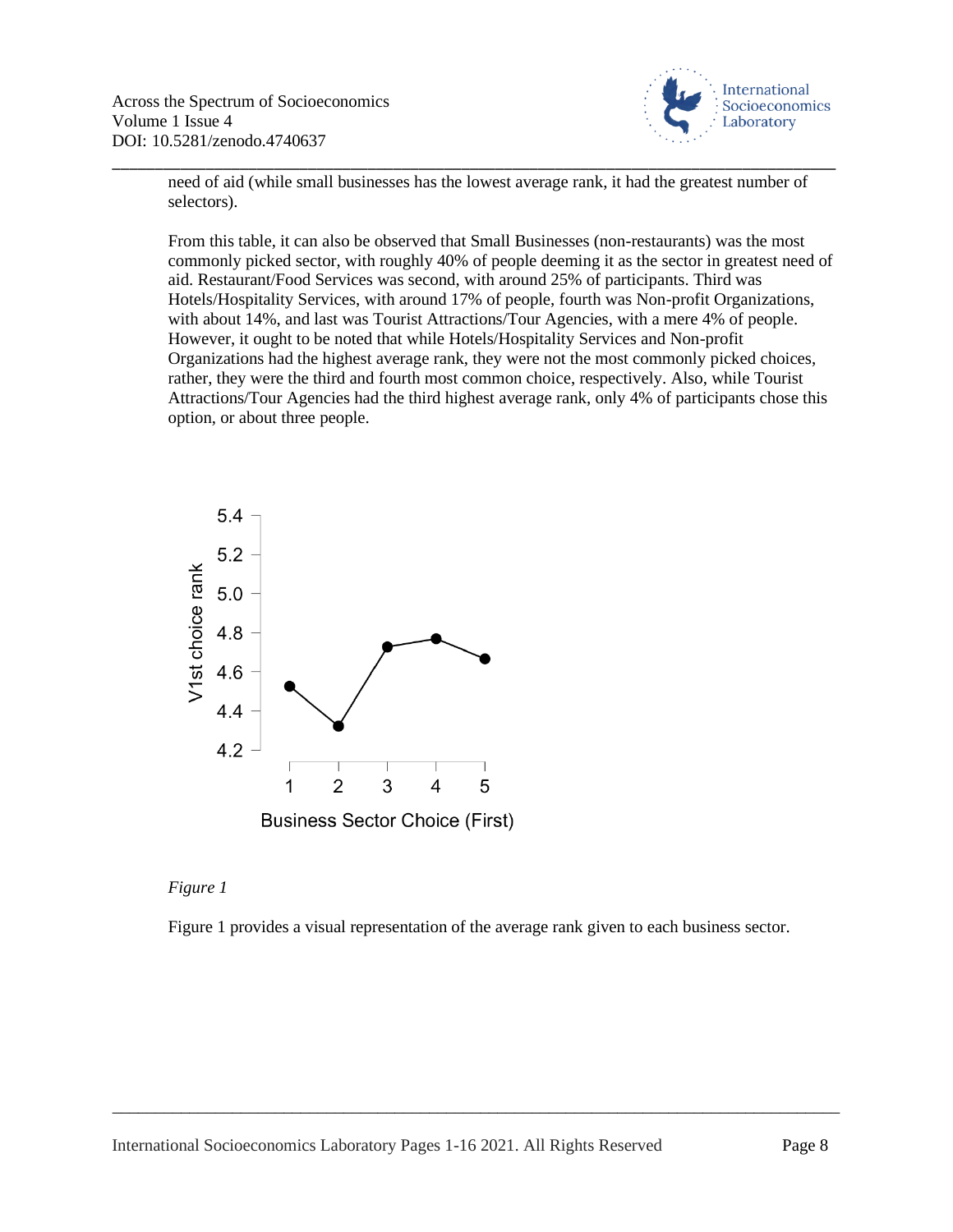

| Post Hoc Comparisons - Business Sector Choice (First) |   |                 |       |          |        |
|-------------------------------------------------------|---|-----------------|-------|----------|--------|
|                                                       |   | Mean Difference | SE.   |          | Ptukey |
| 1                                                     | 2 | 0.204           | 0.196 | 1.038    | 0.837  |
|                                                       | 3 | $-0.201$        | 0.255 | $-0.787$ | 0.933  |
|                                                       | 4 | $-0.243$        | 0.242 | $-1.002$ | 0.854  |
|                                                       | 5 | $-0.140$        | 0.418 | $-0.335$ | 0.997  |
| 2                                                     | 3 | $-0.405$        | 0.236 | $-1.712$ | 0.433  |
|                                                       | 4 | $-0.447$        | 0.223 | $-2.007$ | 0.273  |
|                                                       | 5 | $-0.344$        | 0.407 | $-0.845$ | 0.916  |
| 3                                                     | 4 | $-0.042$        | 0.276 | $-0.152$ | 1.000  |
|                                                       | 5 | 0.061           | 0.439 | 0.138    | 1.000  |
| 4                                                     | 5 | 0.103           | 0.431 | 0.238    | 0.999  |

Note. P-value adjusted for comparing a family of 5

# *Table 3*

The post hoc tests done in Table 3 compares the average rank of each individual sector with another sector. The sector represented by the number in the leftmost column is being compared with the number in the column to its right (second column from the left). The mean difference was calculated by subtracting the mean rank of the second sector in question from the first -- if the difference was positive (such as in row 1), the first sector had an average rank higher than that of the second. If the difference was negative (such as in row 2), the first sector had a lower average rank than the second sector.

The first comparison made was between the Restaurant/Food Services and the rest of the sectors. The mean rank of Restaurants/Food Service is 0.204 higher than Small Businesses (nonrestaurants), 0.201 lower than Non-profit Organizations, 0.243 lower than Hotels/Hospitality Services, and 0.14 lower than Tourist Attractions/Tour Agencies. The second comparison was made between the Small Businesses (non-restaurants) sector and the remaining sectors. The mean rank of the Small Businesses (non-restaurants) was 0.405 lower than the Non-profit Organizations, 0.447 lower than the Hotels/Hospitality Services, and 0.334 lower than the Tourist Attractions/Tour Agencies. The comparison between Non-profit Organizations and the rest of the sectors demonstrates that the average rank of Non-profit Organizations is 0.042 lower than the Hotels/Hospitality Services, and 0.061 higher than the Tourist Attractions/Tour Agencies. Lastly, the average rank of Hotels/Hospitality Services is 0.103 higher than the average rank of Tourist Attractions/Tour Agencies. The p-tukey value indicates that these differences were not statistically significant, though their pseudo-random nature provides a good indication of the diversity of the sample that this data was gathered from.

\_\_\_\_\_\_\_\_\_\_\_\_\_\_\_\_\_\_\_\_\_\_\_\_\_\_\_\_\_\_\_\_\_\_\_\_\_\_\_\_\_\_\_\_\_\_\_\_\_\_\_\_\_\_\_\_\_\_\_\_\_\_\_\_\_\_\_\_\_\_\_\_\_\_\_\_\_\_\_\_\_\_\_\_\_

## **Second Choice Analysis**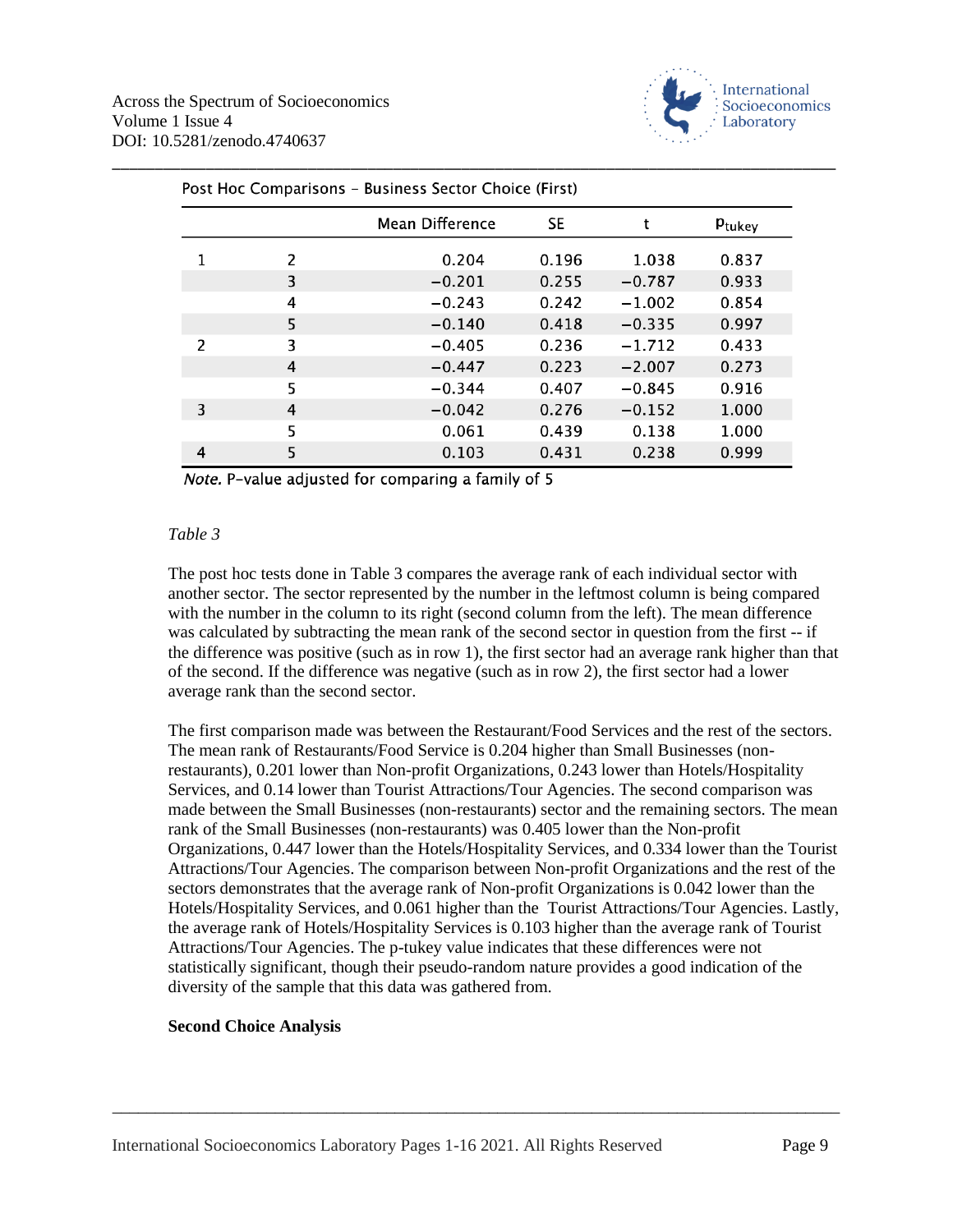

| ANOVA - V2nd choice rank               |                |    |             |       |       |
|----------------------------------------|----------------|----|-------------|-------|-------|
| Cases                                  | Sum of Squares | df | Mean Square |       | p     |
| <b>Business Sector Choice (Second)</b> | 5.369          |    | 1.342       | 1.672 | 0.166 |
| <b>Residuals</b>                       | 57.800         | 72 | 0.803       |       |       |

Note. Type III Sum of Squares

*Table 4*

| <b>Business Sector Choice (Second)</b> | Mean  | SD    |    |
|----------------------------------------|-------|-------|----|
|                                        | 3.643 | 0.989 | 28 |
|                                        | 4.045 | 0.722 | 22 |
| 3                                      | 4.333 | 0.707 | 9  |
| 4                                      | 4.083 | 0.669 | 12 |
|                                        | 3.500 | 1.517 | 6  |

#### Descriptives - V2nd choice rank

#### *Table 5*

According to the descriptives of the second choice rank found in Table 5, the average rank of Restaurant/Food Services is 3.643, Small Businesses (non-restaurants)'s is 4.045, Non-profit Organizations' is 4.333, Hotels/Hospitality Services' is 4.083, and Tourist Attractions/Tour Agencies' is 3.500. As for the first-choice rank, the F-test value is greater than the P-value, and thus, the null hypothesis cannot be rejected, which effectively means that all of the business sectors have a relatively even distribution of selections (all sectors are picked a similar number of times).

Although Restaurants/Food Services was the most popular second choice, the necessity of funding that people believe should be allocated for them is given a lower preference. The average rank for this sector in this category is 3.6, though 28 people chose Restaurants/Food Services to be the sector that needs funding the most. It can be reasonably inferred, then, that people think that restaurants/food services are in great need of funding so they can continue to be in business, but they do not need an enormous amount of aid for that to occur. However, the frequency of choice for this sector plays a part in this comparatively lower ranking -- the sectors that get selected the most tended to end up with a lower rank, which can also be interpreted to mean that many people believe that the sector needs aid the most, though with varying degrees of magnitude. Small Businesses (non-restaurants) were the next most popular second choice, with an average rank of 4.045 and 22 participants selecting the option. This higher rank indicates that some participants believed that this sector was in need of a bit more funding than Restaurants/Food Services. Hotels/Hospitality were the third most popular choice with 12 selections and an average rank of 4.083, which means that they are deemed to need a greater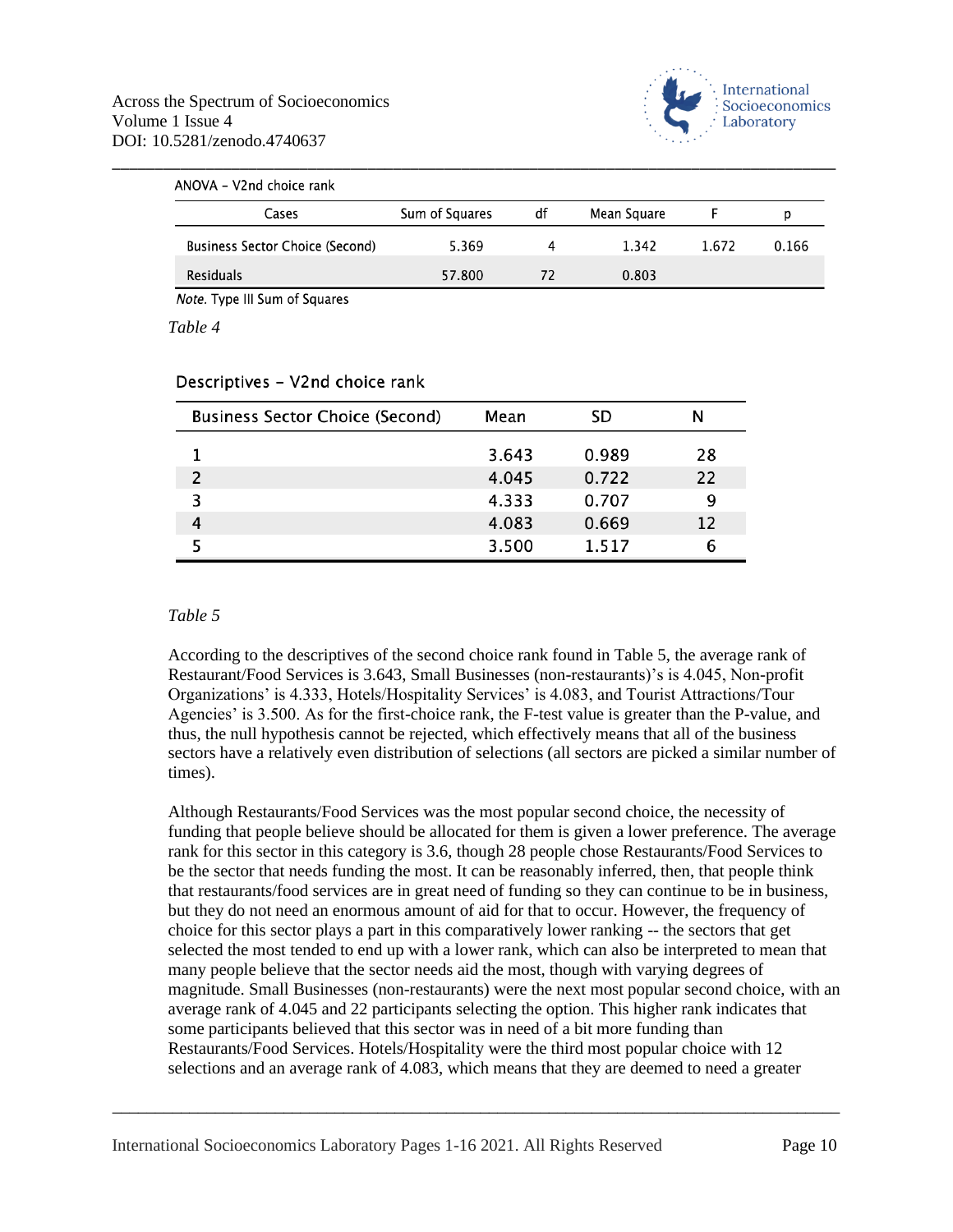

amount of financial aid compared to Small Businesses and Restaurants. Nonprofit organizations were the fourth most popular choice with 9 selections but were deemed to need the greatest amount of aid, with an average rank of 4.3. However, financial aid to less popular choices like Hotels/Hospitality and Nonprofit organizations with higher average rankings did not seem to be a very high priority of the public. Restaurants/Food Services and Small Businesses (nonrestaurants) received a greater number of votes, so it can be inferred that they are most valued as a priority for financial aid by the general public.

\_\_\_\_\_\_\_\_\_\_\_\_\_\_\_\_\_\_\_\_\_\_\_\_\_\_\_\_\_\_\_\_\_\_\_\_\_\_\_\_\_\_\_\_\_\_\_\_\_\_\_\_\_\_\_\_\_\_\_\_\_\_\_\_\_\_\_\_\_\_\_\_\_\_\_\_\_\_\_\_\_\_\_\_\_



# *Figure 2*

(visual representation of the data (average rank for each sector)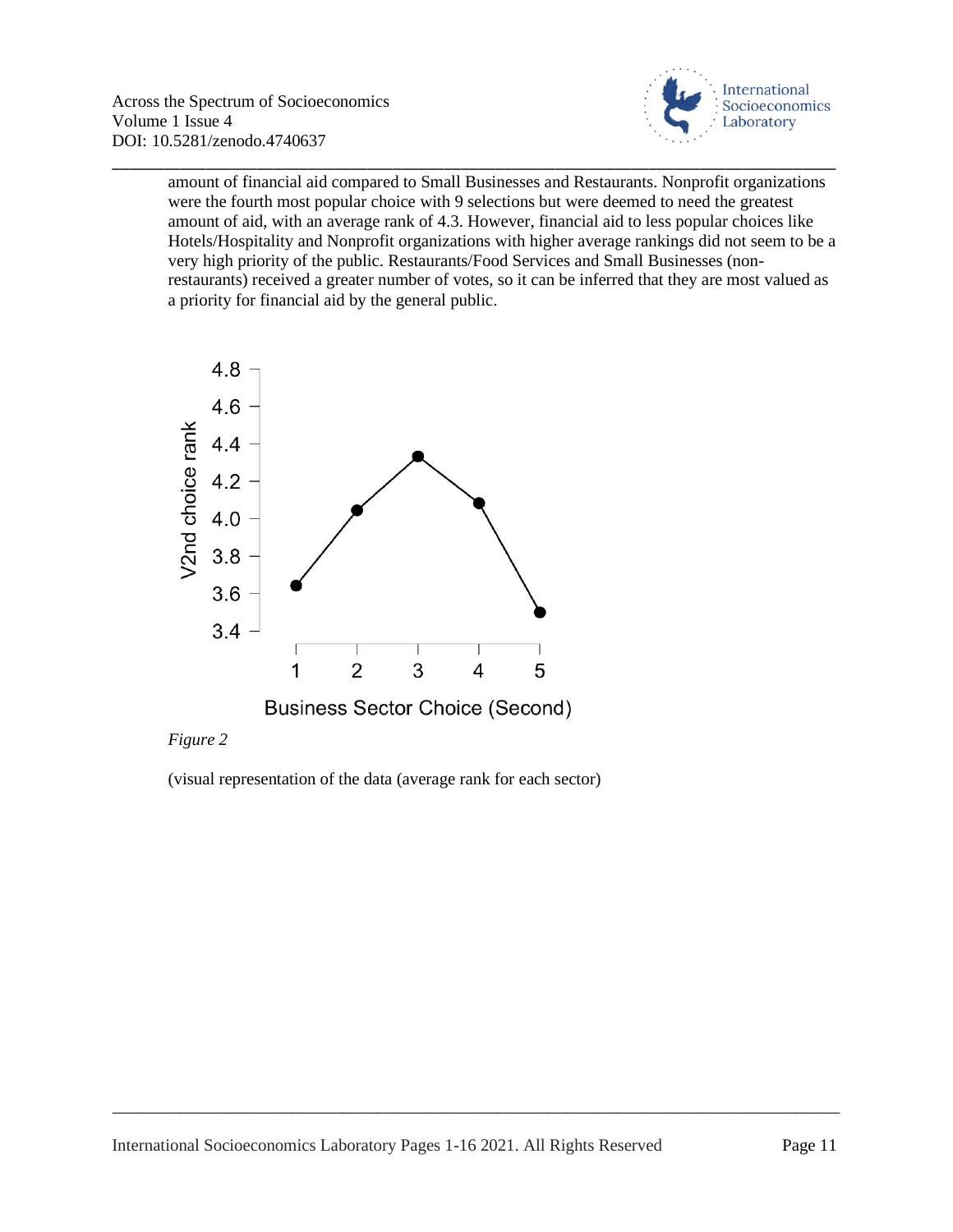

|   |   | Mean Difference | SE    | t        | Ptukey |
|---|---|-----------------|-------|----------|--------|
|   | 2 | $-0.403$        | 0.255 | $-1.577$ | 0.517  |
|   | 3 | $-0.690$        | 0.343 | $-2.011$ | 0.271  |
|   | 4 | $-0.440$        | 0.309 | $-1.425$ | 0.614  |
|   | 5 | 0.143           | 0.403 | 0.354    | 0.997  |
| 2 | 3 | $-0.288$        | 0.355 | $-0.812$ | 0.926  |
|   | 4 | $-0.038$        | 0.322 | $-0.118$ | 1.000  |
|   | 5 | 0.545           | 0.413 | 1.322    | 0.679  |
| 3 | 4 | 0.250           | 0.395 | 0.633    | 0.969  |
|   | 5 | 0.833           | 0.472 | 1.765    | 0.402  |
| 4 | 5 | 0.583           | 0.448 | 1.302    | 0.691  |

#### **Pucinoss Soctor Choice (Second)**  $\mathsf{R}_{\mathsf{out}}$  lies  $\mathsf{C}_{\mathsf{out}}$  is a discussion

Note. P-value adjusted for comparing a family of 5

#### *Table 6*

In the second round, the majority of people chose Restaurants/Food Services as the sector that would benefit the most from financial aid. Interestingly, these people did not select this sector to need the greatest possible amount of aid -- in fact, participants chose almost all the other sectors, aside from Tourism, to receive a greater amount of aid. This is shown by the post hoc comparison for the second business sector choice. The comparison shows that compared to Restaurants/Food Services, Small Business, Nonprofit organizations, and Hotels/Hospitality had a negative mean difference (-0.403, -0.690, and -0.440 respectively). The negative mean difference indicates that those sectors were seen as needing to receive a greater amount of aid than Restaurants/Food Services. When compared to Tourist Attractions/Tour Agencies, the Restaurants/Food Services sector's average rank had a positive difference, which means that people generally wanted more funds to be allocated for the Restaurants/Food Services sector instead of the Tourism one. The ptukey value indicates that while these differences were not statistically significant, they were the product of random choices and thus a relatively good insight into the beliefs of the average New York City resident and taxpayer.

#### **Discussion**

Although the data is statistically insignificant, it is still an important reading of the general opinions of where New York City residents and taxpayers believe their tax dollars should go. The First Choice ANOVA test showed a p-value of 0.240 and the Second Choice ANOVA test showed a p-value of 0.166, which are both lower than the  $p < 0.05$  threshold for statistical significance. This does not mean that the citizens of New York City do not have strong and justifiable views on where and how their tax dollars should be distributed -- instead, it indicates the randomness of this particular sample and how it provides a relatively accurate glimpse at the distribution of opinions citywide. Even though the data is insignificant, it provides great insight into the attitude of and priorities of those surveyed and can be extrapolated to think in the context of all New York City taxpayers. Those surveyed most frequently chose small businesses (non-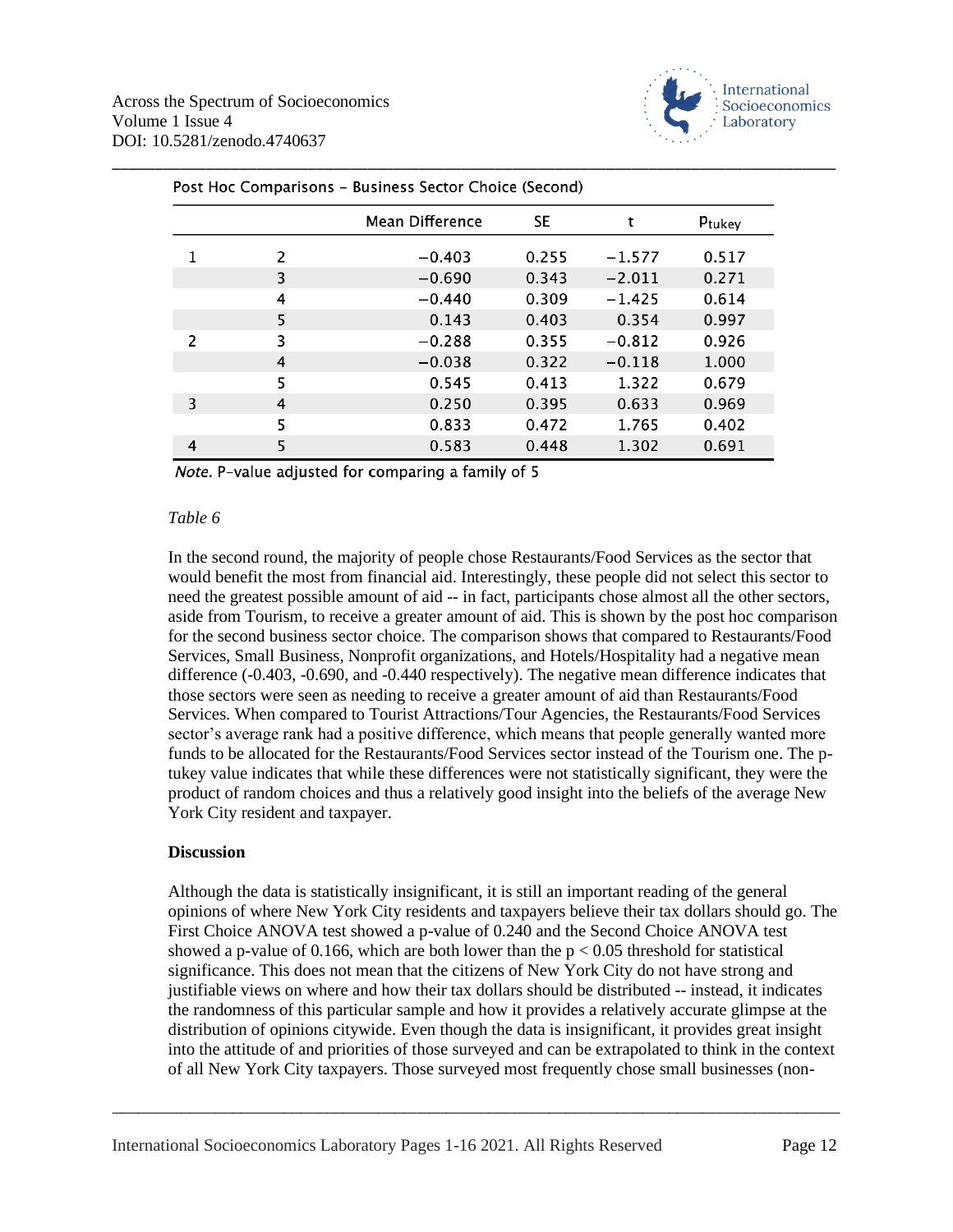

restaurants) as their first choice of where tax dollars should be allocated, and for their second choice, they most frequently chose restaurants and food services. These results reveal that people are observing the struggling small businesses and restaurants in their communities and do not want them to shut down. Those surveyed least often prioritized tour agencies and non-profit organizations for where their money should be directed, which could be due to the fact that New York City residents are most frequently interacting with small businesses and restaurants rather than non-profits and tourism agencies/attractions on a regular basis. Therefore, it would impact the residents more if those restaurants and small businesses do not receive aid and subsequently shut down. However, this does not mean that people think that some sectors do not need or deserve aid. It simply means that those surveyed believe that aid should be provided to all struggling sectors in a relatively equal fashion (seen in the average ranks, which are all above 3) and are prioritizing some sectors more than others. Therefore, appropriate actions about tax dollar allocation should be implemented by the government in order to address the adverse effects of the pandemic.

\_\_\_\_\_\_\_\_\_\_\_\_\_\_\_\_\_\_\_\_\_\_\_\_\_\_\_\_\_\_\_\_\_\_\_\_\_\_\_\_\_\_\_\_\_\_\_\_\_\_\_\_\_\_\_\_\_\_\_\_\_\_\_\_\_\_\_\_\_\_\_\_\_\_\_\_\_\_\_\_\_\_\_\_\_

## *Limitations:*

Due to the ongoing pandemic, this survey had limitations like conducting it online and this made it difficult to reach out to a more diverse sample size. People having access to the internet, smartphone and personal computer mainly took part in this survey. The study and the survey was limited to New York City and its residents.

# **Conclusion**

The data shows that while there is no clear sector that should be prioritized over another, it can be seen that the taxpayers in New York City do believe that the impact of COVID is severe and assistance in all sectors is needed. This data shows that all sectors included in this survey need assistance and these taxpayers are willing to shoulder the load and see their tax money used for aid for these sectors. The sectors within this survey need to have tax aid as none of the sectors were ranked low, throughout a majority of the responses. It can thus be reasonably inferred that the taxpayers believe that tax aid should be provided to all the sectors. Using this information, the solution of having government-backed 0% loans and/or lines of credit as suggested previously can be implemented and would be generally supported by citizens, based on the data collected. In order to gather the funds needed to help these sectors, there could be (as proposed before) a small increase in taxes for those who make above a certain dollar amount per year (e.g. \$400,000, as per the American Rescue Plan numbers). This would help gather the funds needed to allocate to the different sectors and from the data, we can see that people think these sectors urgently need tax aid.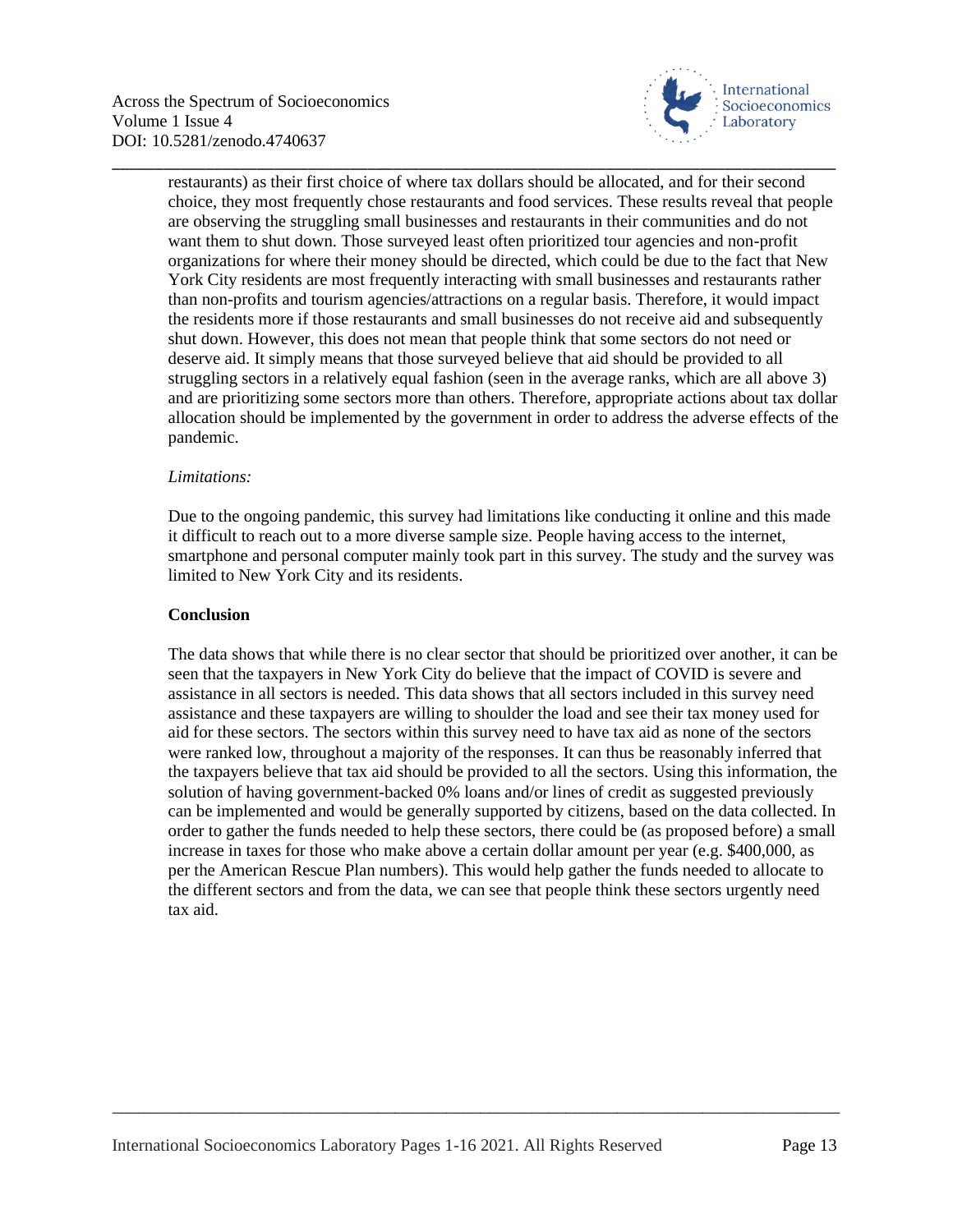

## **References**

ABC7NY. (2021, January 28). NYC's hotel industry continues to plummet, asks city for help. Retrieved March 06, 2021, from [https://abc7ny.com/hotel-industry-new-york-city-hotels-nyc](https://abc7ny.com/hotel-industry-new-york-city-hotels-nyc-tourism/10098576/)[tourism/10098576/](https://abc7ny.com/hotel-industry-new-york-city-hotels-nyc-tourism/10098576/)

\_\_\_\_\_\_\_\_\_\_\_\_\_\_\_\_\_\_\_\_\_\_\_\_\_\_\_\_\_\_\_\_\_\_\_\_\_\_\_\_\_\_\_\_\_\_\_\_\_\_\_\_\_\_\_\_\_\_\_\_\_\_\_\_\_\_\_\_\_\_\_\_\_\_\_\_\_\_\_\_\_\_\_\_\_

Barnes, T. E. (2021, February 25). COVID-19 travel industry research. Retrieved March 06, 2021, from <https://www.ustravel.org/toolkit/covid-19-travel-industry-research>

Chen, J. (2021, March 4). *Capital Flight*. https://www.investopedia.com/terms/c/capitalflight.asp.

Coe, J. (2020, June 12). *How Nonprofits Have Been Impacted By COVID-19*. JWU[.](https://online.jwu.edu/blog/how-nonprofits-have-been-impacted-covid-19) <https://online.jwu.edu/blog/how-nonprofits-have-been-impacted-covid-19>

Delaney, T. (2020, April 07). Nonprofits and Funders: CORONAVIRUS requires immediate State advocacy. Retrieved March 06, 2021, from [https://nonprofitquarterly.org/nonprofits-and](https://nonprofitquarterly.org/nonprofits-and-funders-covid-19-requires-immediate-state-advocacy/)[funders-covid-19-requires-immediate-state-advocacy/](https://nonprofitquarterly.org/nonprofits-and-funders-covid-19-requires-immediate-state-advocacy/)

Dvorkin, E. (2020, September). Supporting the recovery of New York City's tourism economy. Retrieved March 06, 2021, from [https://nycfuture.org/research/supporting-the-recovery-of-nycs](https://nycfuture.org/research/supporting-the-recovery-of-nycs-tourism-economy)[tourism-economy](https://nycfuture.org/research/supporting-the-recovery-of-nycs-tourism-economy)

Goldman, H. (2021, February 11). NYC Hotels Seek Relief From Penalty for Late Property-Tax Bills. Retrieved March 06, 2021, from [https://www.bloomberg.com/news/articles/2021-02-](https://www.bloomberg.com/news/articles/2021-02-11/nyc-hotels-seek-relief-from-penalty-for-late-property-tax-bills) [11/nyc-hotels-seek-relief-from-penalty-for-late-property-tax-bills](https://www.bloomberg.com/news/articles/2021-02-11/nyc-hotels-seek-relief-from-penalty-for-late-property-tax-bills)

Haag, M. (2020, August 03). One-Third of New YORK'S small businesses may be gone forever. Retrieved March 06, 2021, from [https://www.nytimes.com/2020/08/03/nyregion/nyc-small](https://www.nytimes.com/2020/08/03/nyregion/nyc-small-businesses-closing-coronavirus.html)[businesses-closing-coronavirus.html](https://www.nytimes.com/2020/08/03/nyregion/nyc-small-businesses-closing-coronavirus.html)

Heady, C., Johansson, Å., Arnold, J., Brys, B., & Vartia, L. (2009, December). Tax Policy for Economic Recovery and Growth. https://www.econstor.eu/bitstream/10419/50575/1/619013052.pdf.

Hirsch, L. (2020, March 12). Travel industry could lose \$24 billion As Coronavirus cripples tourism from outside US. Retrieved March 06, 2021, fro[m](https://www.cnbc.com/2020/03/11/coronavirus-travel-industry-could-lose-24-billion-in-tourism-from-outside-us.html) [https://www.cnbc.com/2020/03/11/coronavirus-travel-industry-could-lose-24-billion-in-tourism](https://www.cnbc.com/2020/03/11/coronavirus-travel-industry-could-lose-24-billion-in-tourism-from-outside-us.html)[from-outside-us.html](https://www.cnbc.com/2020/03/11/coronavirus-travel-industry-could-lose-24-billion-in-tourism-from-outside-us.html)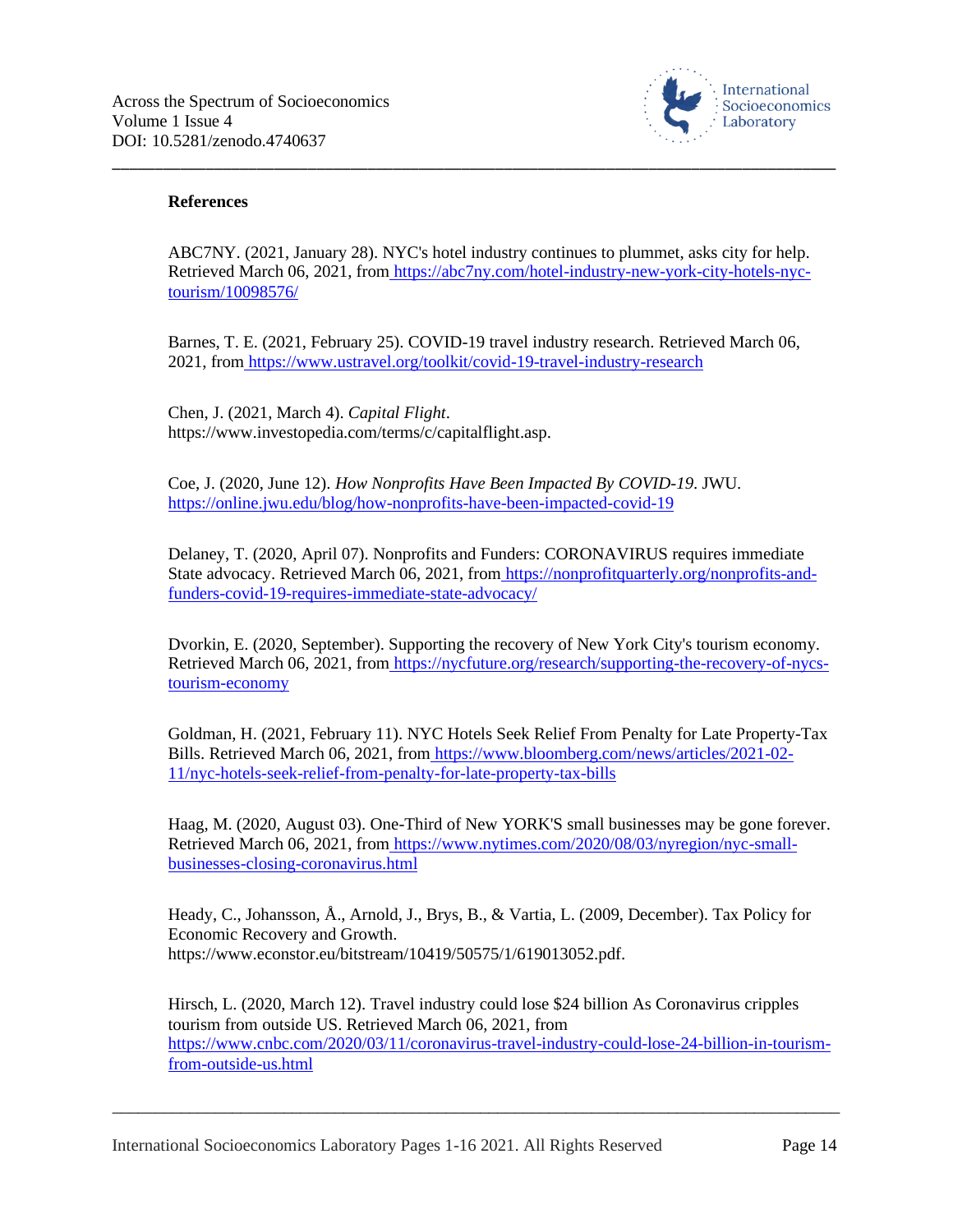

\_\_\_\_\_\_\_\_\_\_\_\_\_\_\_\_\_\_\_\_\_\_\_\_\_\_\_\_\_\_\_\_\_\_\_\_\_\_\_\_\_\_\_\_\_\_\_\_\_\_\_\_\_\_\_\_\_\_\_\_\_\_\_\_\_\_\_\_\_\_\_\_\_\_\_\_\_\_\_\_\_\_\_\_\_ Kauffman, M. S., Goldberg, L. G., & Avery, J. (2020, August 10). Restaurant revolution: How the industry is fighting to stay alive. Retrieved March 06, 2021, fro[m](https://www.forbes.com/sites/hbsworkingknowledge/2020/08/10/restaurant-revolution-how-the-industry-is-fighting-to-stay-alive/?sh=38aa187f1ebf) [https://www.forbes.com/sites/hbsworkingknowledge/2020/08/10/restaurant-revolution-how-the](https://www.forbes.com/sites/hbsworkingknowledge/2020/08/10/restaurant-revolution-how-the-industry-is-fighting-to-stay-alive/?sh=38aa187f1ebf)[industry-is-fighting-to-stay-alive/?sh=38aa187f1ebf](https://www.forbes.com/sites/hbsworkingknowledge/2020/08/10/restaurant-revolution-how-the-industry-is-fighting-to-stay-alive/?sh=38aa187f1ebf)

Larson, C. (2020, March 19). COVID-19 impact on nonprofits: 'It's horrific on multiple levels'. Retrieved March 06, 2021, from [https://www.bizjournals.com/louisville/news/2020/03/19/covid-](https://www.bizjournals.com/louisville/news/2020/03/19/covid-19-impact-on-nonprofits-it-s-horrific-on.html)[19-impact-on-nonprofits-it-s-horrific-on.html](https://www.bizjournals.com/louisville/news/2020/03/19/covid-19-impact-on-nonprofits-it-s-horrific-on.html)

Levine, M. (2020, June 23). Nonprofits struggle to stay alive amid covid-19. Retrieved March 06, 2021, from <https://nonprofitquarterly.org/nonprofits-struggle-to-stay-alive-amid-covid-19/>

McCambridge, R. (2020, April 09). CARES Act: New Nonprofit PROVISIONS pushed for next round of relief money. Retrieved March 06, 2021, from [https://nonprofitquarterly.org/cares-act](https://nonprofitquarterly.org/cares-act-new-nonprofit-provisions-pushed-for-next-round-of-relief-money/)[new-nonprofit-provisions-pushed-for-next-round-of-relief-money/](https://nonprofitquarterly.org/cares-act-new-nonprofit-provisions-pushed-for-next-round-of-relief-money/)

McCammon, S. (2020, March 23). As economy struggles, nonprofits ask congress for help. Retrieved March 06, 2021, from [https://www.npr.org/sections/coronavirus-live](https://www.npr.org/sections/coronavirus-live-updates/2020/03/23/820243693/as-economy-struggles-nonprofits-ask-congress-for-help)[updates/2020/03/23/820243693/as-economy-struggles-nonprofits-ask-congress-for-help](https://www.npr.org/sections/coronavirus-live-updates/2020/03/23/820243693/as-economy-struggles-nonprofits-ask-congress-for-help)

Miller, B. (2020, June 17). New York City may permanently lose 20% of hotel rooms to coronavirus, report says. Retrieved March 06, 2021, fro[m](https://www.bizjournals.com/newyork/news/2020/06/17/nyc-may-permanently-lose-hotel-rooms-to-covid.html) [https://www.bizjournals.com/newyork/news/2020/06/17/nyc-may-permanently-lose-hotel-rooms](https://www.bizjournals.com/newyork/news/2020/06/17/nyc-may-permanently-lose-hotel-rooms-to-covid.html)[to-covid.html](https://www.bizjournals.com/newyork/news/2020/06/17/nyc-may-permanently-lose-hotel-rooms-to-covid.html)

NLC. (2020, November 16). Survey reveals impact of covid-19 and 2020 challenges on nonprofits at year-end. Retrieved March 06, 2021, from [https://nlctb.org/news/survey-results](https://nlctb.org/news/survey-results-covid-19-impact-on-nonprofits/)[covid-19-impact-on-nonprofits/](https://nlctb.org/news/survey-results-covid-19-impact-on-nonprofits/)

Partnership for New York City. (2020). A Call for Action and Collaboration. Retrieved 2021, from <https://pfnyc.org/wp-content/uploads/2020/07/actionandcollaboration.pdf>

Rogers, K. (2020, April 20). Restaurants describe huge shortfalls within government's coronavirus relief programs. Retrieved March 06, 2021, from https://www.cnbc.com/2020/04/20/coronavirus-restaurants-describe-huge-shortfalls-withgovernment-aid.html

Stacey, J. (2020). Rebuilding tourism for the future: Covid-19 policy responses and recovery. Retrieved March 06, 2021, from [http://www.oecd.org/coronavirus/policy-responses/rebuilding](http://www.oecd.org/coronavirus/policy-responses/rebuilding-tourism-for-the-future-covid-19-policy-responses-and-recovery-bced9859/)[tourism-for-the-future-covid-19-policy-responses-and-recovery-bced9859/](http://www.oecd.org/coronavirus/policy-responses/rebuilding-tourism-for-the-future-covid-19-policy-responses-and-recovery-bced9859/)